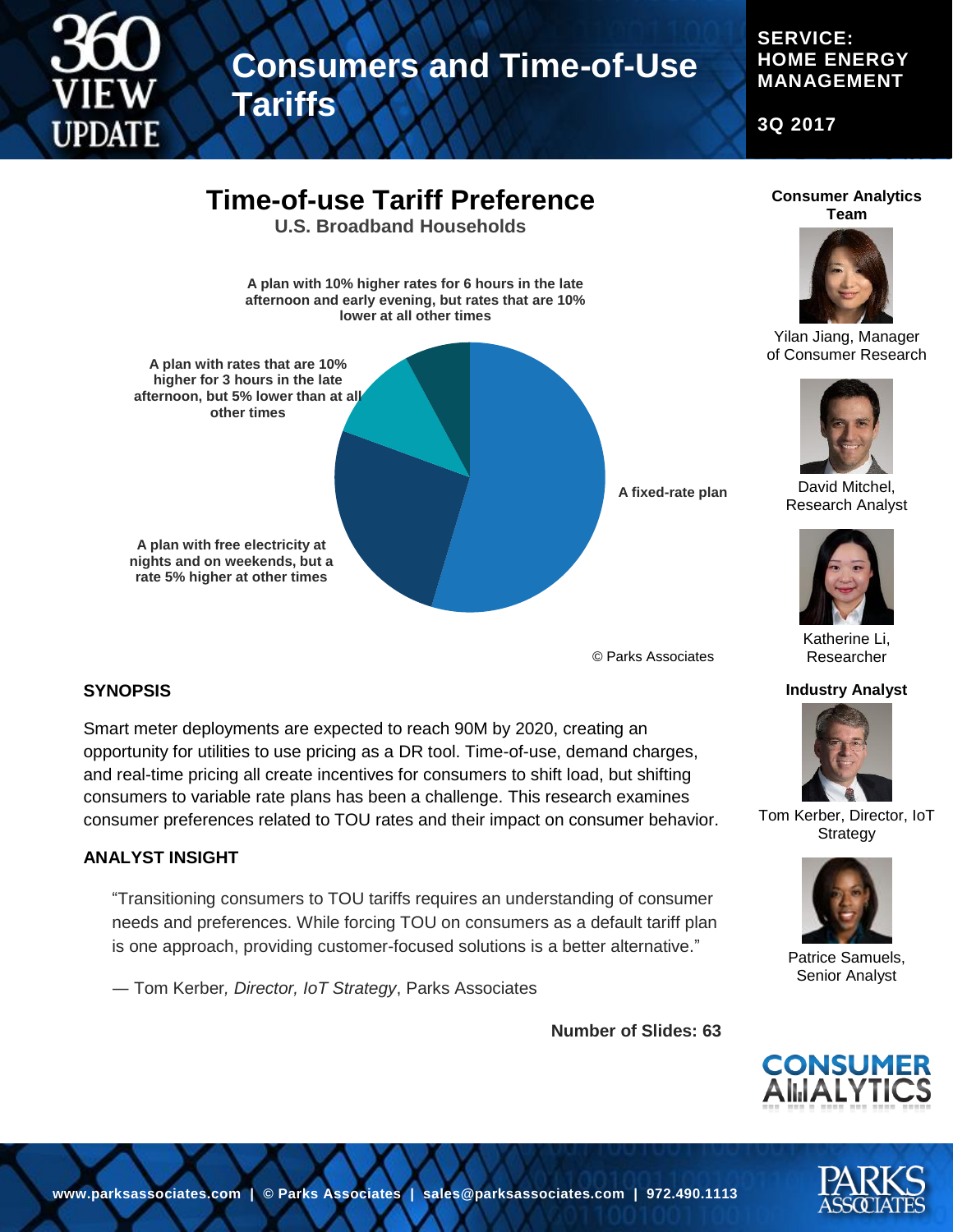

## **Consumers and Time-of-Use**

## **SERVICE: HOME ENERGY MANAGEMENT**

**3Q 2017**

## **CONTENTS**

#### **Consumer Analytics: Home Energy Management Track**

**Tariffs**

#### **Executive Summary**

- Industry Insight
- Key Findings and Market Impact
- Energy Saving Actions Taken Over the Past 12 Months (Q4/16)
- Energy Behavior Segments (Q4/16)
- Energy Bill Segment (Q4/16)
- Parks Associates Technology Adoption **Segments**

## **Time-of-Use Familiarity**

- High Familiarity with Energy Programs Offered (2014 - 2016)
- Familiarity with TOU Plans (2014 2016)
- Familiarity with TOU Plans by Energy Behavior Segment (Q4/16)
- Familiarity with TOU Plans by Technology Adoption Segment (Q4/16)
- Familiarity with TOU Plans by Energy Bill Segment (Q4/16)

## **Time-of-Use Tariffs**

- Time-of-use Tariff Preference (Q4/16)
- Time-of-use Tariff Preference by Familiarity with TOU Plan (Q4/16)
- Time-of-use Tariff Preference by Energy Behavior Segment (Q4/16)
- Time-of-use Tariff Preference by Technology Adoption Segment (Q4/16)
- Time-of-use Tariff Preference by Energy Bill Segment (Q4/16)
- TOU Tariff Preference by Age, Gender, Household Income, & Education (Q4/16)
- TOU Preference by Home Type, Population Density, & Ethnic Heritage (Q4/16)
- TOU Preference by Attitudes about Lifestyle and Technology (Q1/17)

## **No Risk Option**

- Reason for Not Choosing Variable Rate Plan (Q2/13)
- No-risk Trial Plan Preference (Q4/16)
- Potential TOU Reach with Risk-Free Trial (Q4/16)
- Potential TOU Reach with Risk Free Trial by Energy Behavior Segment (Q4/16)
- Potential TOU Reach with Risk Free Trial by Technology Adoption Segment (Q4/16)
- Potential TOU Reach with Risk Free Trial by Energy Bill Segment (Q4/16)

## **Peak Period Preference**

- Desired Time for Peak Rates (Q2/13)
- 3-hour vs. 6-hour Peak Period Preference (Q4/16)
- 3-hour Peak Period Preference by Energy Behavior Segment (Q4/16)
- 6-hour Peak Period Preference by Energy Behavior Segment (Q4/16)
- 3-hour Peak Period Preference by Energy Bill Segment (Q4/16)
- 6-hour Peak Period Preference by Energy Bill Segment (Q4/16)
- 3-hr vs. 6-hr Peak Period Preference by Age, Gender, Income, & Education (Q4/16)

## **Behavioral Impact of TOU**

- Planned Behavioral Impact of Time-of-use (Q4/16)
- Planned Behavioral Impact of Time-of-use by Energy Behavior Segment (Q4/16)

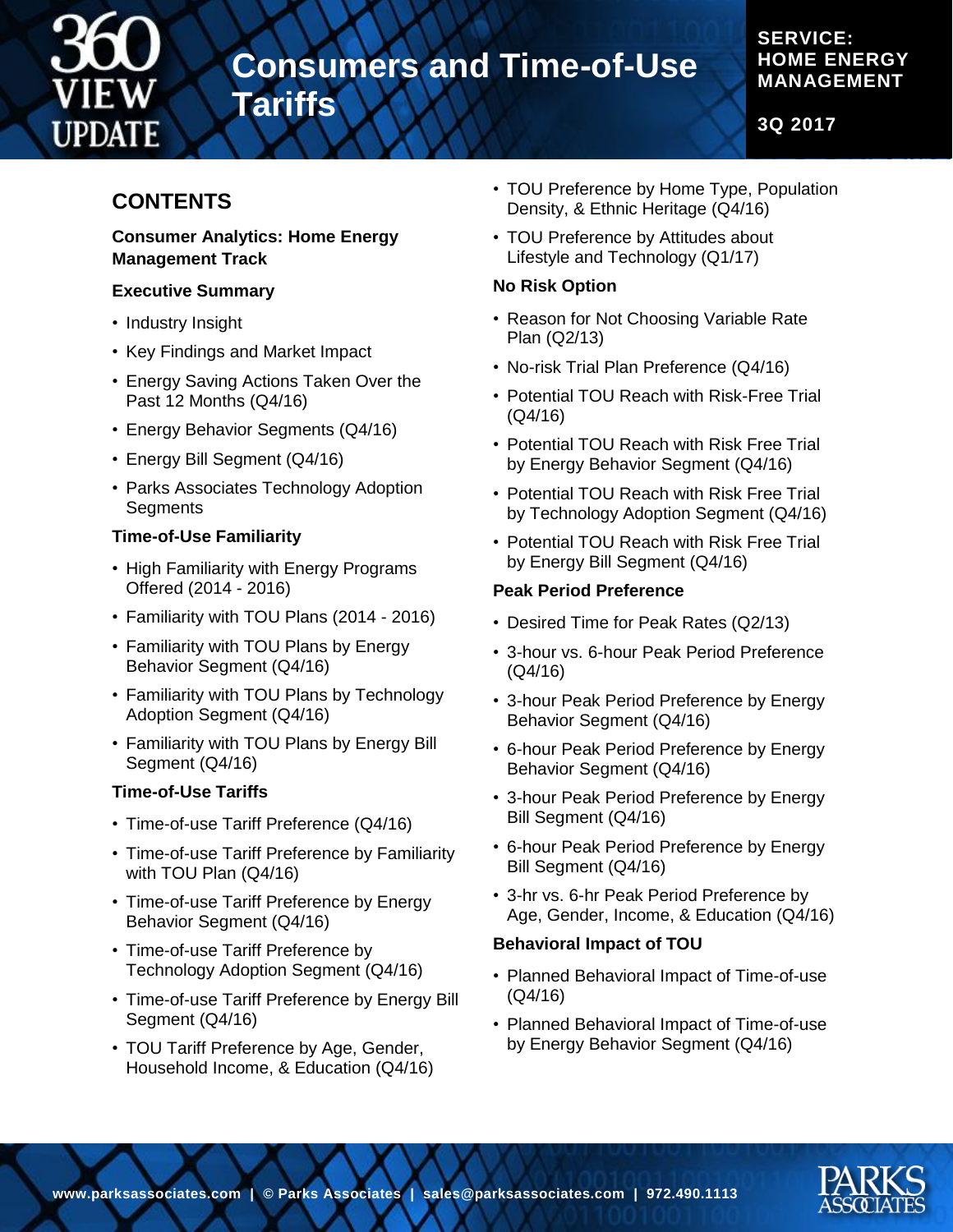

## **Consumers and Time-of-Use Tariffs**

**SERVICE: HOME ENERGY MANAGEMENT**

**3Q 2017**

- Planned Behavioral Impact of Time-of-use by Technology Adoption Segment (Q4/16)
- Planned Behavioral Impact of Time-of-use by Energy Bill Segment (Q4/16)

#### **Impact of TOU on Intent to Purchase Smart Products**

- Intention to Purchase Smart Products for TOU (Q4/16)
- Intention to Purchase Smart Products for TOU by Familiarity with TOU Plan (Q4/16)
- Intention to Purchase Smart Products for TOU by Energy Behavior Segment (Q4/16)
- Intention to Purchase Smart Products for TOU by Technology Adoption Segment (Q4/16)
- Intention to Purchase Smart Products for TOU by Energy Bill Segment (Q4/16)
- Intention to Purchase Smart Products for TOU by Age, Gender, Income, & Education (Q4/16)
- Intention to Purchase Smart Products for TOU by Children at Home, Marital Status, Region, & Home Size (Q4/16)
- Intention to Purchase Smart Products for TOU by Residence Type, Population Density, & Ethnic Heritage (Q4/16)

#### **Appendix**